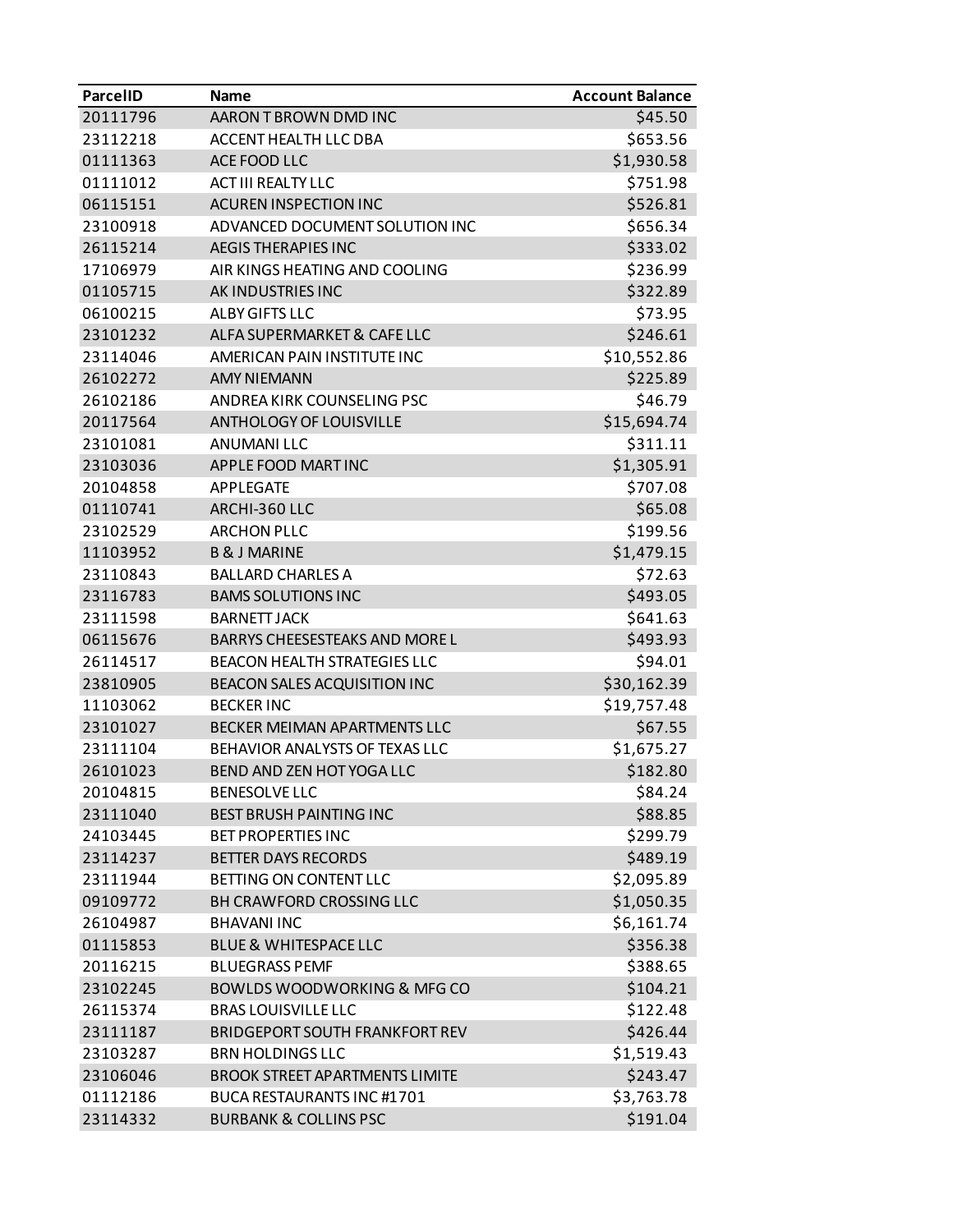| 09115858 | <b>CALLIS LAURA M</b>                | \$141.48    |
|----------|--------------------------------------|-------------|
| 17108147 | <b>CAMSO USA INC</b>                 | \$1,941.83  |
| 20108223 | <b>CAPITAL CITY LEASING INC</b>      | \$1,093.63  |
| 15114786 | <b>CARDINAL COATINGS INC</b>         | \$57.92     |
| 23104441 | <b>CARIBBEAN CAFE INC</b>            | \$110.79    |
| 90006316 | <b>CASTLE AVIATION INC</b>           | \$31.50     |
| 20113089 | <b>CBD PURE HEMP OIL</b>             | \$121.86    |
| 20116917 | <b>CBO PRODUCTIONS LLC</b>           | \$138.49    |
| 23101123 | <b>CHINA INN INC</b>                 | \$159.30    |
| 23113595 | <b>CHRIS DUFFY INC</b>               | \$146.94    |
| 26112589 | CHRISTOPHER SCHRODT M D PLLC         | \$296.28    |
| 89700003 | CITIZENS SECURITY LIFE INS CO        | \$23,251.28 |
| 01105714 | CKL INSURANCE AND FINANCIAL          | \$95.97     |
| 20115249 | <b>CLEANSE CLINIC PSC</b>            | \$472.83    |
| 23102147 | <b>COMMONWEALTH FOOT &amp; ANKLE</b> | \$1,685.22  |
| 06106293 | COMPLETE LASER CLINIC OF LVLLE       | \$350.08    |
| 20116412 | COMPUCOM SYSTEMS INC                 | \$13,439.49 |
| 24112229 | <b>CONTEXT MEDIA LLC</b>             | \$415.78    |
| 01114268 | <b>COPY PALACE INC</b>               | \$188.74    |
| 01115516 | <b>COPY PALACE INC</b>               | \$188.74    |
| 23103057 | <b>CORE CHIROPRACTIC CENTER INC</b>  | \$1,677.41  |
| 09104277 | <b>COUNTRY PLACE PARTNERS LTD</b>    | \$331.24    |
| 06106289 | COVINGTON LAND DEVELOPMENT LLC       | \$13,286.41 |
| 23103754 | <b>CRI INC</b>                       | \$100.20    |
| 20105404 | DAVE WATKINS DMD PLLC                | \$4,647.09  |
| 20117313 | DAVES TREE SURGEONS INC              | \$537.81    |
| 01117042 | <b>DAVID PETER WENTA</b>             | \$527.70    |
| 01116651 | DERBY CLEANING SERVICES LLC          | \$641.42    |
| 20113489 | DERBY DECK & HOME REPAIR LLC         | \$193.34    |
| 23106695 | DOALL COMPANY                        | \$1,930.72  |
| 23101917 | DOWNTOWN ANIMAL HOSPITAL LLC         | \$3,429.27  |
| 20105155 | DPL FINANCIAL PARTNERS LLC           | \$2,973.65  |
| 20108822 | DPL FINANCIAL PARTNERS LLC           | \$2,888.47  |
| 20113614 | DT PROSPECT & COMPANY LLC            | \$84.26     |
| 20102405 | <b>DUKES PLUMBING LLC</b>            | \$59.51     |
| 23104969 | E H ROEDERER BOOKBINDERY             | \$92.68     |
| 20113468 | <b>EAGLE EYE STRATEGIES LLC</b>      | \$56.33     |
| 01115517 | <b>EAP CONCEPTS INC</b>              | \$950.49    |
| 01115596 | <b>EASYPRO PROPERTY SERVICES LLC</b> | \$220.80    |
| 06100360 | EBA AUTO SALE LLC                    | \$73.23     |
| 23116999 | EL TACO LUCHADOR CINCO LLC           | \$3,018.36  |
| 01113003 | ELDER KY INC                         | \$160.92    |
| 23101050 | ELECTRIC LADYLAND INC                | \$3,729.15  |
| 26112167 | ELITE FITNESS GROUP LLC              | \$179.24    |
| 26116035 | ELMB LLC DBA ESSENTIALS SALON        | \$165.89    |
| 23113788 | EYE LEVEL FILMS LLC                  | \$1,174.68  |
| 20106817 | FA DISPLAY INC                       | \$97.70     |
| 01111093 | <b>FABS LLC</b>                      | \$807.86    |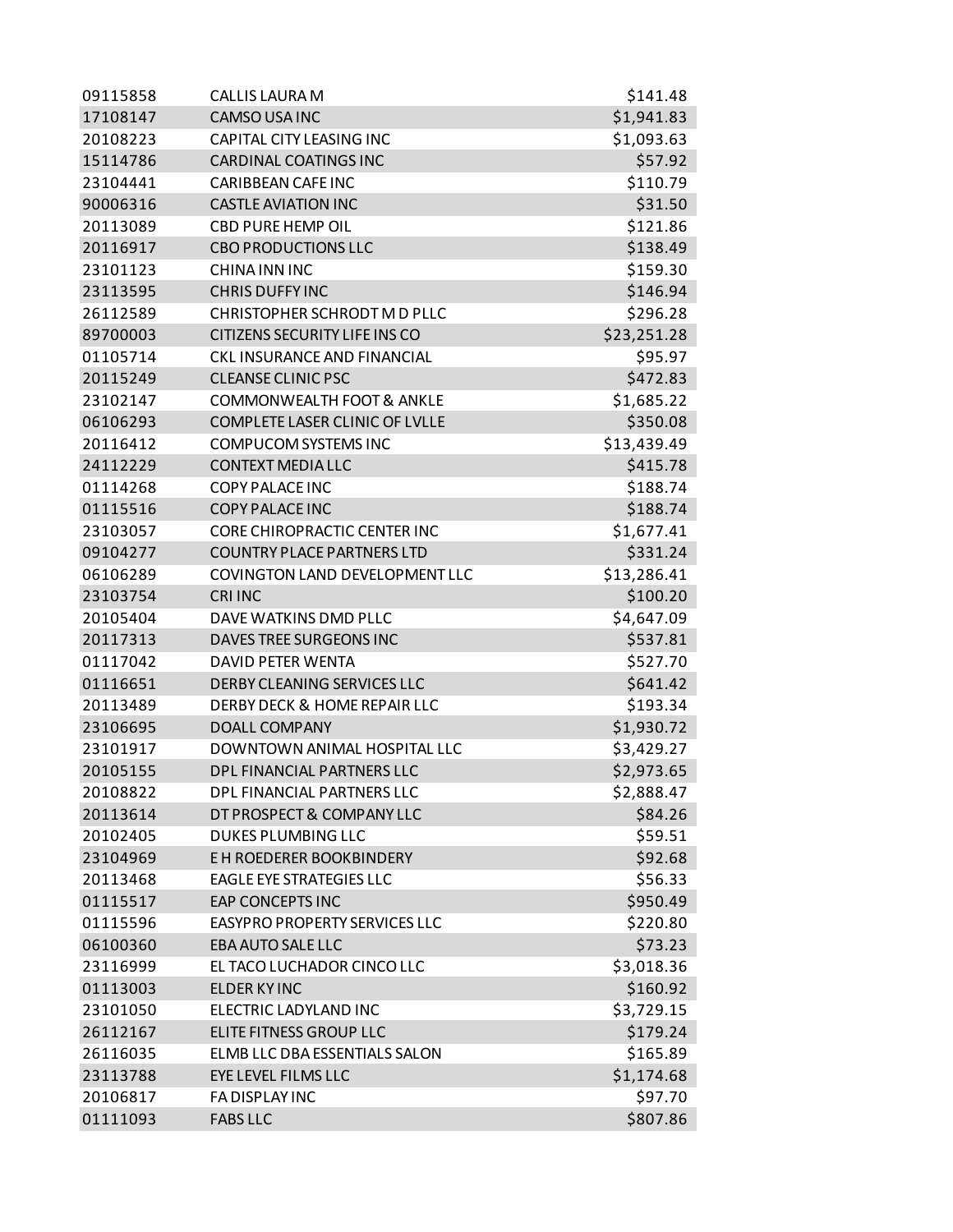| 23104665 | <b>FACILITIES PERFORMANCE GROUP</b>   | \$1,105.43  |
|----------|---------------------------------------|-------------|
| 23111392 | <b>FALLS CITY SOCCER CLUB</b>         | \$177.92    |
| 23117151 | <b>FAST LANE DIAGNOSTICS LLC</b>      | \$627.82    |
| 01108905 | <b>FELLERS INC</b>                    | \$373.96    |
| 20102936 | FIELD ENTERPRISES INC                 | \$151.32    |
| 20112260 | FIRST LADY NAILS MIDDLETOWN LL        | \$770.26    |
| 26104980 | <b>FLORENCE BEACON LLC</b>            | \$93.12     |
| 23112492 | <b>FOGLE KELLER WALKER LLC</b>        | \$848.59    |
| 23114475 | <b>FORECASTRINC</b>                   | \$81.05     |
| 23108890 | FRANCESCAS COLLECTIONS #130           | \$1,856.14  |
| 20109214 | FRANCESCAS COLLECTIONS #150           | \$888.75    |
| 01107374 | FREG ENCLAVE AT BRECKENRIDGE          | \$12,279.82 |
| 20107381 | <b>FREG STONEWATER PARK ASSOCIATE</b> | \$2,380.51  |
| 26109625 | <b>FRONTGATE MARKETING INC</b>        | \$1,746.91  |
| 06114398 | <b>G M ROOFING COMPANY</b>            | \$106.93    |
| 17109024 | <b>G&amp;G STONES LLC</b>             | \$140.39    |
| 23103701 | <b>GARAGE SOLUTIONS OF LOUISVILLE</b> | \$422.68    |
| 23103119 | <b>GARDNER INVESTMENTS II</b>         | \$2,431.90  |
| 20117034 | <b>GKT MARKETING</b>                  | \$62.75     |
| 23111852 | <b>GLASS HAND FILMS LLC</b>           | \$172.66    |
| 23103387 | <b>GLOBAL HEROW STORE LLC</b>         | \$988.50    |
| 23112284 | GOODWOOD BREWING CO LLC               | \$3,024.31  |
| 23103107 | <b>GRAFT PELLE CO INC</b>             | \$10,213.30 |
| 23117691 | <b>GREAT FLOOD BREWING CO LLC</b>     | \$2,895.06  |
| 11105842 | <b>GREENWAY LANDSCAPE SERVICES IN</b> | \$6,776.62  |
| 26102131 | <b>GRG USA LLC</b>                    | \$1,376.03  |
| 23101677 | <b>GRITLOUISVILLE LLC DBA</b>         | \$2,043.29  |
| 26101979 | <b>GSJ HOMES LLC</b>                  | \$156.63    |
| 20103807 | <b>HAIR LINGDO LTD</b>                | \$53.45     |
| 01104323 | <b>HAIRWORKS INC</b>                  | \$70.51     |
| 20101597 | <b>HANCOCK BATTERIES LLC</b>          | \$1,024.20  |
| 26110885 | <b>HEMPSTEAD THREAD LLC</b>           | \$280.64    |
| 06112705 | <b>HIGGS GROUNDS MAINTENANCE</b>      | \$1,492.54  |
| 06106078 | <b>HIST LLC</b>                       | \$88.99     |
| 01109536 | <b>HOME RUN BURGERS LLC</b>           | \$922.09    |
| 20109532 | <b>HOME RUN BURGERS LLC</b>           | \$565.22    |
| 23109528 | <b>HOME RUN BURGERS LLC</b>           | \$637.80    |
| 20110388 | HOMECARE HOMEBASE LLC                 | \$2,777.02  |
| 20108520 | HOSPITAL INTERNAL MEDICINE            | \$96.09     |
| 01111794 | <b>HUSA PARENT INC</b>                | \$11,939.95 |
| 23115195 | <b>ICON APTS</b>                      | \$2,297.49  |
| 01105679 | <b>INDIANA DOOR LLC</b>               | \$340.12    |
| 20107173 | INTEGRITY ONE TECHNOLOGIES INC        | \$2,526.06  |
| 23110392 | <b>IPEX USALLC</b>                    | \$1,315.54  |
| 17109008 | <b>IRON TOUCH FORGE LLC</b>           | \$23.03     |
| 23104783 | <b>J&amp;K1INC</b>                    | \$1,769.53  |
| 20112247 | <b>JAL ENTERPRISES LLC</b>            | \$745.07    |
| 23100546 | <b>JAMES F BENNETT PSC</b>            | \$197.49    |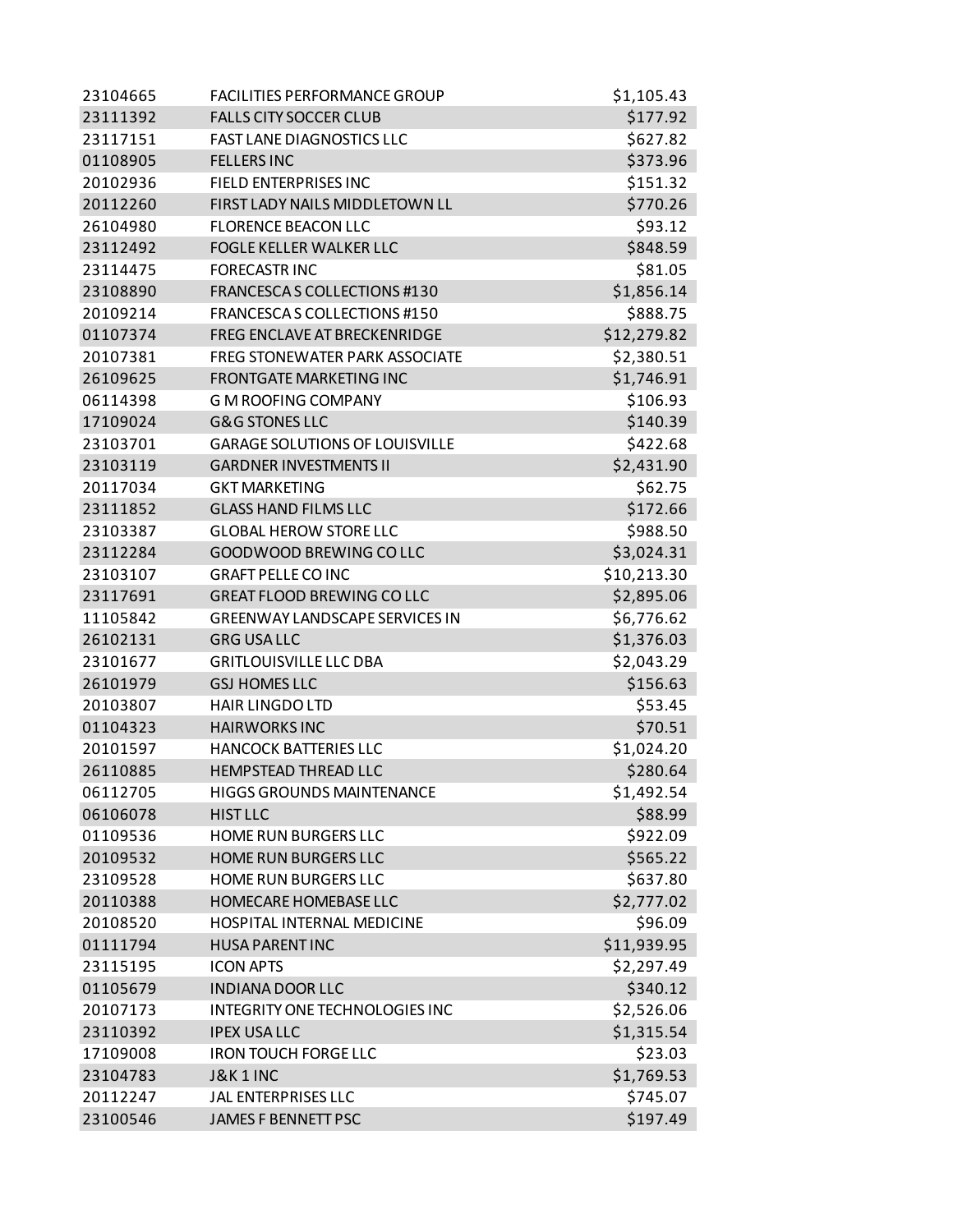| 01115003 | JEFFERSONTOWN REHABILITATION      | \$2,106.32  |
|----------|-----------------------------------|-------------|
| 23101641 | JEREMY GRAHAM STATE FARM AGY      | \$51.91     |
| 09114995 | <b>JJP OPERATING PARTNERS LLC</b> | \$183.69    |
| 23116222 | <b>JOHN A AKERS</b>               | \$61.19     |
| 01110133 | JPMORGAN CHASE BANK NA            | \$31,965.40 |
| 23110122 | <b>JPMORGAN CHASE BANK NA</b>     | \$3,264.86  |
| 20101720 | <b>JSG GOLF INC</b>               | \$146.25    |
| 01111713 | <b>JWILCO ENTERPRISES II LLC</b>  | \$5,234.82  |
| 01111036 | <b>JWILCO ENTERPRISES LLC</b>     | \$7,803.04  |
| 26116669 | <b>JYME CHARETTE</b>              | \$5,272.66  |
| 01115680 | <b>KAMILIA LLC</b>                | \$386.45    |
| 26115678 | <b>KAMILIA LLC</b>                | \$122.50    |
| 20112498 | <b>KAS SOFTWARE SOLUTIONS LLC</b> | \$83.49     |
| 01113240 | KAUFMAN CARPET CLEANING INC       | \$592.05    |
| 23113059 | <b>KAYS ENTERPRISES INC</b>       | \$54.52     |
| 20100704 | <b>KEITH OHR GOLF LLC</b>         | \$1,115.71  |
| 20117973 | KENTUCKY FERTILITY LAB #406       | \$3,409.13  |
| 23112452 | KIDWELLS AUTO BEAUTIFICATION      | \$388.36    |
| 26116201 | KOCH RACQUETEERING LLC            | \$895.70    |
| 01117526 | KOMATSU AMERICA CORP              | \$260.62    |
| 20117327 | <b>KRIANNI LLC</b>                | \$471.32    |
| 01114451 | <b>KRONRIDGE INVESTMENTS LLC</b>  | \$6,206.20  |
| 23103489 | KY PROCESSING & MARKETING II      | \$60.37     |
| 19111035 | LA MOVIDA INC                     | \$253.25    |
| 23100404 | LANG THOMAS PHOTOGRAPHY LLC       | \$73.18     |
| 20111902 | LANHAM CONSULTING LLC             | \$221.11    |
| 06112278 | <b>LEASE PLAN USA</b>             | \$116.42    |
| 20109878 | LIMESTONE TITLE & ESCROW LLC      | \$1,315.16  |
| 09115486 | <b>LINEAGE REDISTRIBUTION LLC</b> | \$5,153.57  |
| 01106692 | <b>LIQUI BOX CORPORATION</b>      | \$276.46    |
| 23106458 | <b>LIQUOR CITY</b>                | \$2,353.97  |
| 01109819 | <b>LITTLE CLINIC KENTUCKY</b>     | \$36.62     |
| 01109820 | LITTLE CLINIC KENTUCKY            | \$28.50     |
| 09109790 | LITTLE CLINIC KENTUCKY            | \$35.36     |
| 19110093 | LITTLE CLINIC KENTUCKY            | \$27.40     |
| 20109810 | LITTLE CLINIC KENTUCKY            | \$27.90     |
| 23109765 | LITTLE CLINIC KENTUCKY            | \$33.06     |
| 23109766 | <b>LITTLE CLINIC KENTUCKY</b>     | \$39.22     |
| 26109804 | LITTLE CLINIC KENTUCKY            | \$44.06     |
| 23104026 | <b>LOCAL BUILD LLC</b>            | \$112.99    |
| 26103511 | LOPOL LLC                         | \$39.00     |
| 20117977 | <b>LORIS GIFTS LLC</b>            | \$396.97    |
| 23117975 | <b>LORIS GIFTS LLC</b>            | \$1,308.05  |
| 23117976 | <b>LORIS GIFTS LLC</b>            | \$953.18    |
| 26111189 | LOUISVILLE HISTORIC RISING 201    | \$271.46    |
| 09115166 | LOUISVILLE PROCESSING & COLD      | \$23,350.65 |
| 26105672 | <b>LPV LLC</b>                    | \$1,191.23  |
| 11100214 | LUCKETT LIFT TRUCK INC            | \$48.40     |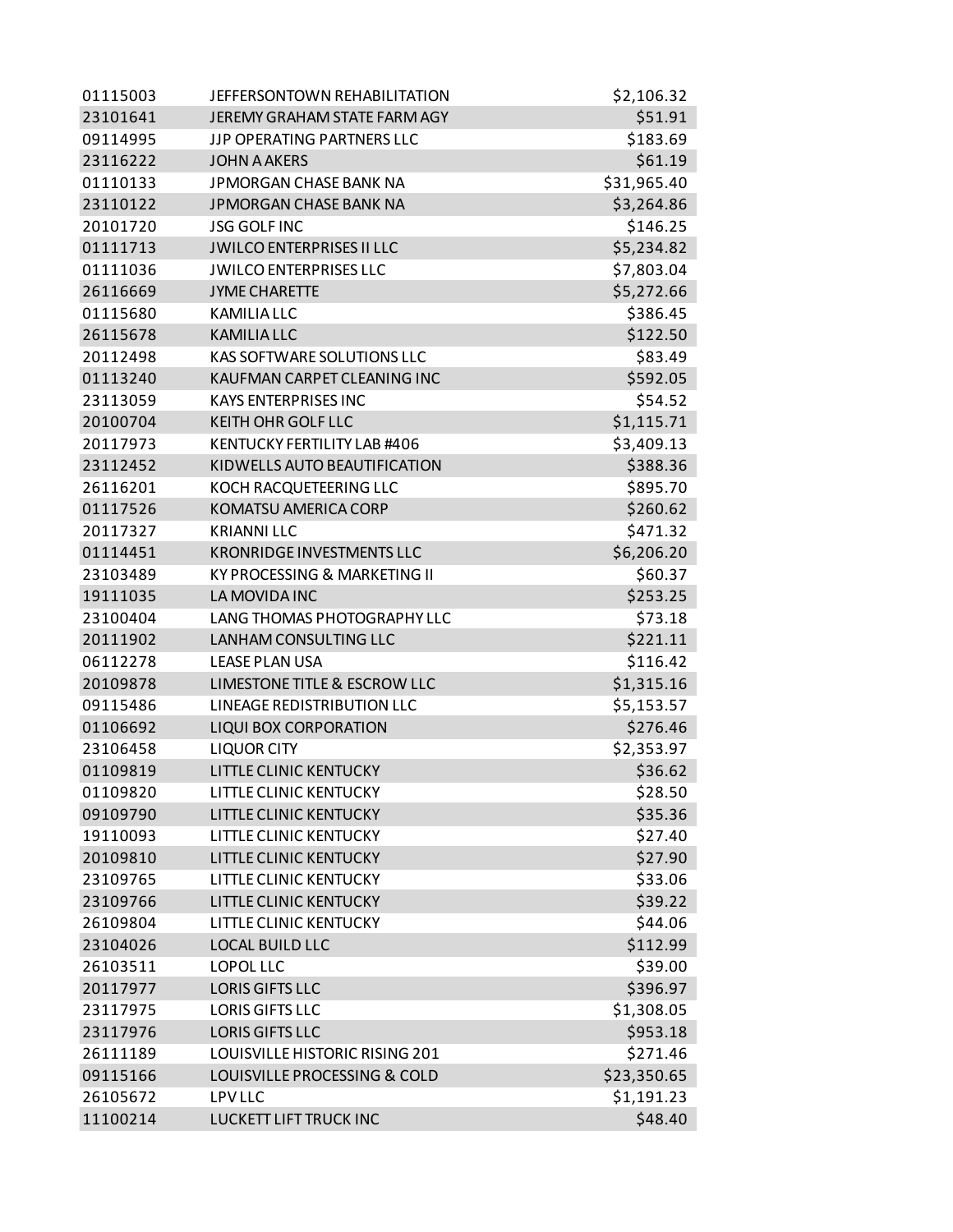| 19103733 | MAC BAILEY COMPANY LLC                   | \$532.57     |
|----------|------------------------------------------|--------------|
| 23114580 | MACA FOODS, INC                          | \$5,922.20   |
| 20117594 | MANUFACTURERS PREPRESENTATIVE            | \$212.59     |
| 24103399 | MARGARETS MOVING & STORAGE               | \$108.53     |
| 01114240 | <b>MB SERVICES INC</b>                   | \$67.18      |
| 20104402 | MCCLAIN MICHAEL PLLC                     | \$76.52      |
| 23100364 | ME QUALITY CLEANING SERVICES             | \$71.51      |
| 09109922 | MELTON INVESTMENTS LLC                   | \$257.95     |
| 09111346 | <b>MERCURY INC</b>                       | \$2,148.57   |
| 23105021 | MERRIMAK CAPITAL CO LLC                  | \$994.90     |
| 20101451 | MI TIERRA MEXICAN GRILL 2 INC            | \$551.14     |
| 23112087 | MICHAEL GLEN WADE LLC                    | \$877.69     |
| 23104713 | <b>MIGHTILY LLC</b>                      | \$2,888.79   |
| 01102180 | MIKESELL TRADING LLC                     | \$8,166.27   |
| 09104499 | MINI STORAGE DEPOT ON                    | \$146,041.53 |
| 17104501 | MINI STORAGE DEPOT ON                    | \$192,935.83 |
| 01114895 | <b>MIRAGEE CORPORATION</b>               | \$236.73     |
| 06111429 | MOES AUTO SALES LLC                      | \$50.66      |
| 06111366 | <b>MOES AUTO SERVICES LLC</b>            | \$112.14     |
| 06117955 | MOLINA HEALTH CARE                       | \$5,760.02   |
| 23104836 | <b>MORGAN &amp; MORGAN KENTUCKY PLLC</b> | \$3,924.85   |
| 20101245 | MOVING WITH PAM LLC                      | \$115.65     |
| 20116988 | MOW BETTER LAWNSCAPES LLC                | \$1,421.33   |
| 23105178 | MPE SOLUTIONS LLC                        | \$280.38     |
| 23101093 | MRVH HIGHLANDS LLC                       | \$458.26     |
| 23101141 | <b>MSBT LLC</b>                          | \$987.43     |
| 20105675 | MUSTARDS COMMERCIAL GROUP LLC            | \$2,488.87   |
| 01111428 | MY LUCKY LIQUOR CORPORATION              | \$29.14      |
| 09100318 | <b>NAIL TECH</b>                         | \$438.07     |
| 20111199 | <b>NALLEY S LAWN SERVIE</b>              | \$778.71     |
| 01109200 | <b>NEXTAFF GROUP LLC</b>                 | \$267.17     |
| 23115745 | <b>NIMBUS INC</b>                        | \$86.03      |
| 23116378 | <b>NORTHPOINTE BANK</b>                  | \$692.35     |
| 20100107 | NORTON SPORTS PERFORMANCE LLC            | \$511.97     |
| 23112386 | <b>OHMAIC GROUP LLC</b>                  | \$53.08      |
| 01109434 | <b>OLD CAR PARTS</b>                     | \$955.99     |
| 23117027 | OOHOLOGY LLC                             | \$677.95     |
| 26102140 | OPTIMA DENTAL LABORATORY LLC             | \$79.76      |
| 26111186 | ORACLE CONSULTING SERVICES LLC           | \$58.27      |
| 23115988 | ORACLE SINGLE FAMILY HOME REV            | \$263.09     |
| 26103195 | ORAL HEALTH INSTITUTE PSC                | \$637.76     |
| 09115355 | <b>OWENS BROCKWAY GLASS CONTAINER</b>    | \$5,251.49   |
| 23100277 | P M DESIGNS LLC DBA                      | \$1,237.28   |
| 23117687 | PALADINA HEALTH LLC #09116               | \$28.79      |
| 23107164 | PANGEA GROUP LLC                         | \$646.75     |
| 90700040 | PAPAJOHN'S #1                            | \$902.32     |
| 90700039 | PAPAJOHN'S USA #2                        | \$6,901.48   |
| 90700123 | PAPAJOHN'S USA #3                        | \$1,375.85   |
|          |                                          |              |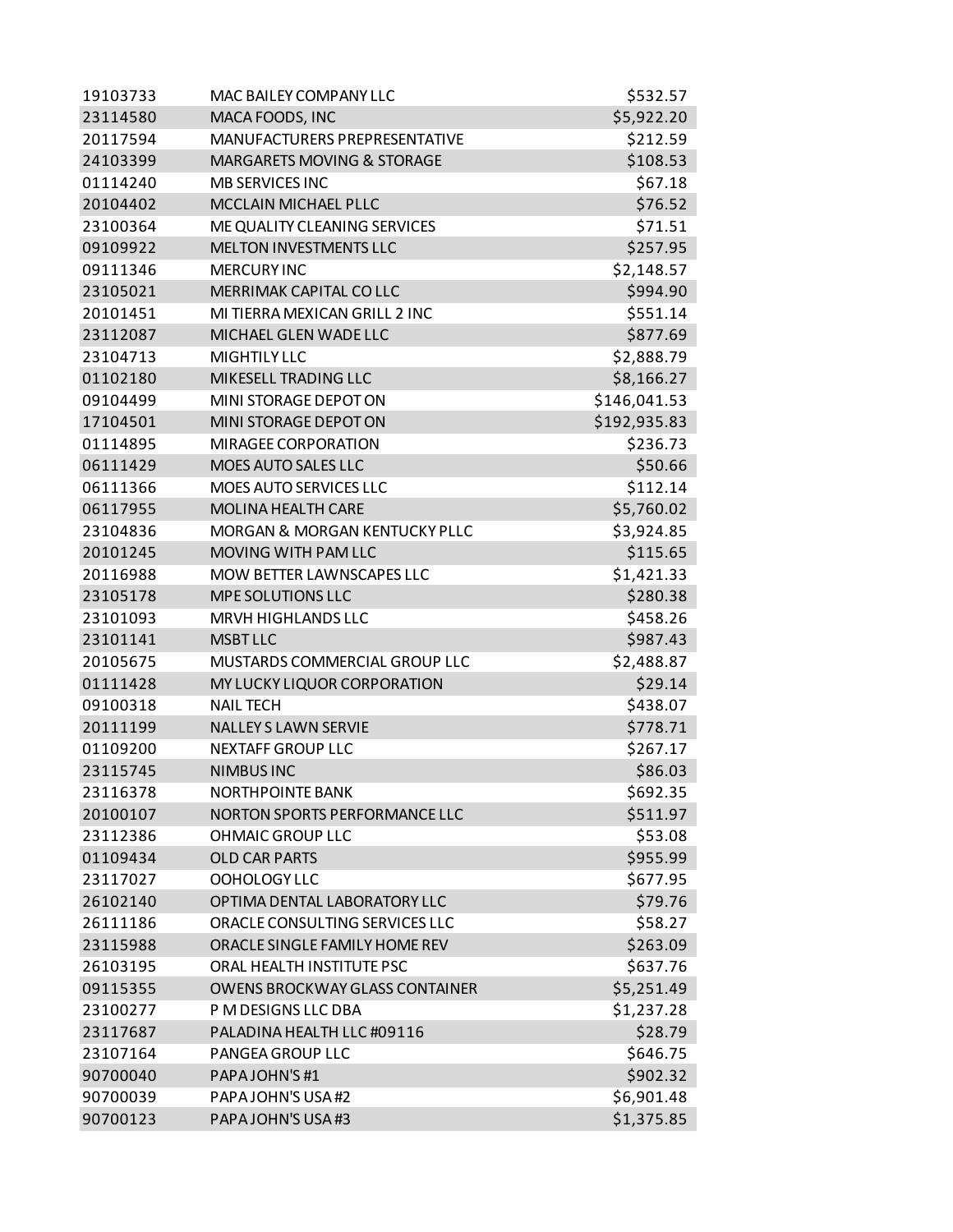| 23109590 | <b>PARKSIDE BIKES LLC</b>        | \$326.85     |
|----------|----------------------------------|--------------|
| 01111889 | PEDIATRIC PARTNERS OF            | \$488.56     |
| 11102760 | PK KORNER STORE                  | \$259.30     |
| 23118011 | <b>PNC BANK NA</b>               | \$1,846.75   |
| 20112086 | POETIC DATA LLC                  | \$89.06      |
| 01109462 | POS PORTAL INC                   | \$32,595.47  |
| 23100378 | POSITIVE ELECTRIC COMPANY INC    | \$2,373.12   |
| 20113113 | <b>PREMIER CLEANERS</b>          | \$291.66     |
| 06105914 | PRESTON CROSSING LLC             | \$6,425.59   |
| 01111967 | <b>PRETTY PAWS</b>               | \$107.18     |
| 01108772 | <b>PROLAWNINC</b>                | \$227.06     |
| 06116834 | PROFESSIONAL TOOL GRINDING       | \$401.35     |
| 06109777 | <b>PROSHOPPERS LLC</b>           | \$403.98     |
| 20108222 | QUICKWAY TRANSPORTATION INC      | \$519.92     |
| 23116479 | R & B TEAM INVESTMENTS LLC       | \$1,278.03   |
| 01110631 | <b>RSTSLLC</b>                   | \$5,313.72   |
| 23109944 | RAHMA LLC                        | \$295.89     |
| 06115909 | <b>RAJAN INC</b>                 | \$26,308.49  |
| 20116460 | RBC BEEFS, LLC                   | \$590.57     |
| 26114229 | REAL COLLEGE MATTERS LLC         | \$87.02      |
| 26115681 | <b>REASNER GROUP LLC</b>         | \$1,787.33   |
| 23114827 | <b>RED CHOPPER LLC</b>           | \$216.20     |
| 17111896 | REFLECTIONS WINDOW TINTING LLC   | \$85.39      |
| 17110735 | REGAL METROLOGY INC              | \$3,215.60   |
| 01107600 | REHAB MEDICAL OF LOUISVILLE IN   | \$214.50     |
| 20114782 | RELIABLE INTERNATIONAL TRADE     | \$106.76     |
| 11112002 | RELIANCE GLOBAL HOLDINGS         | \$815.16     |
| 26101602 | RENEW INSTITUTE BEYOND DENTIST   | \$10,190.14  |
| 23111188 | RENZO CONSTRUCTION LLC           | \$52.74      |
| 23115929 | REPACK RECYCLING LLC             | \$12,542.71  |
| 20110682 | RICHELIEU AMERICA LTD            | \$15,855.65  |
| 24106526 | ROCKFORD PLAZA LIQUORS           | \$3,156.34   |
| 09113256 | RONS SNACKS AND VENDING          | \$375.00     |
| 23104344 | RPV ENTERPRISES INC              | \$2,302.27   |
| 19100352 | RRB AUTO SALES LLC               | \$48.15      |
| 06113802 | RYANS MATTRESS & FURNITURE LLC   | \$2,020.87   |
| 09108390 | SAGILLLC                         | \$112.87     |
| 19106983 | SAI BEAUTY LLC                   | \$71.79      |
| 19115803 | <b>SCIENTIFIC GAMES INTL INC</b> | \$828,163.18 |
| 20114384 | SCOTT J EBERLE DMD MS PSC        | \$2,683.45   |
| 26112334 | <b>SEAN E MUSIC</b>              | \$4,407.81   |
| 20104669 | SEARCH ASSOCIATES NEWTWORK INC   | \$103.64     |
|          |                                  |              |
| 26102121 | SEDATS HAIR FASHION INC          | \$108.72     |
| 23107107 | SHIELDS ELECTRIC                 | \$374.51     |
| 26105371 | SHOP CHARTREUSE LLC              | \$654.12     |
| 23114922 | SMITH DOUGLAS AND JEANINE        | \$2,177.72   |
| 09117169 | <b>SNEAK ENERGY LTD</b>          | \$3,130.96   |
| 06115145 | <b>SOURCECORP BPS INC</b>        | \$1,251.65   |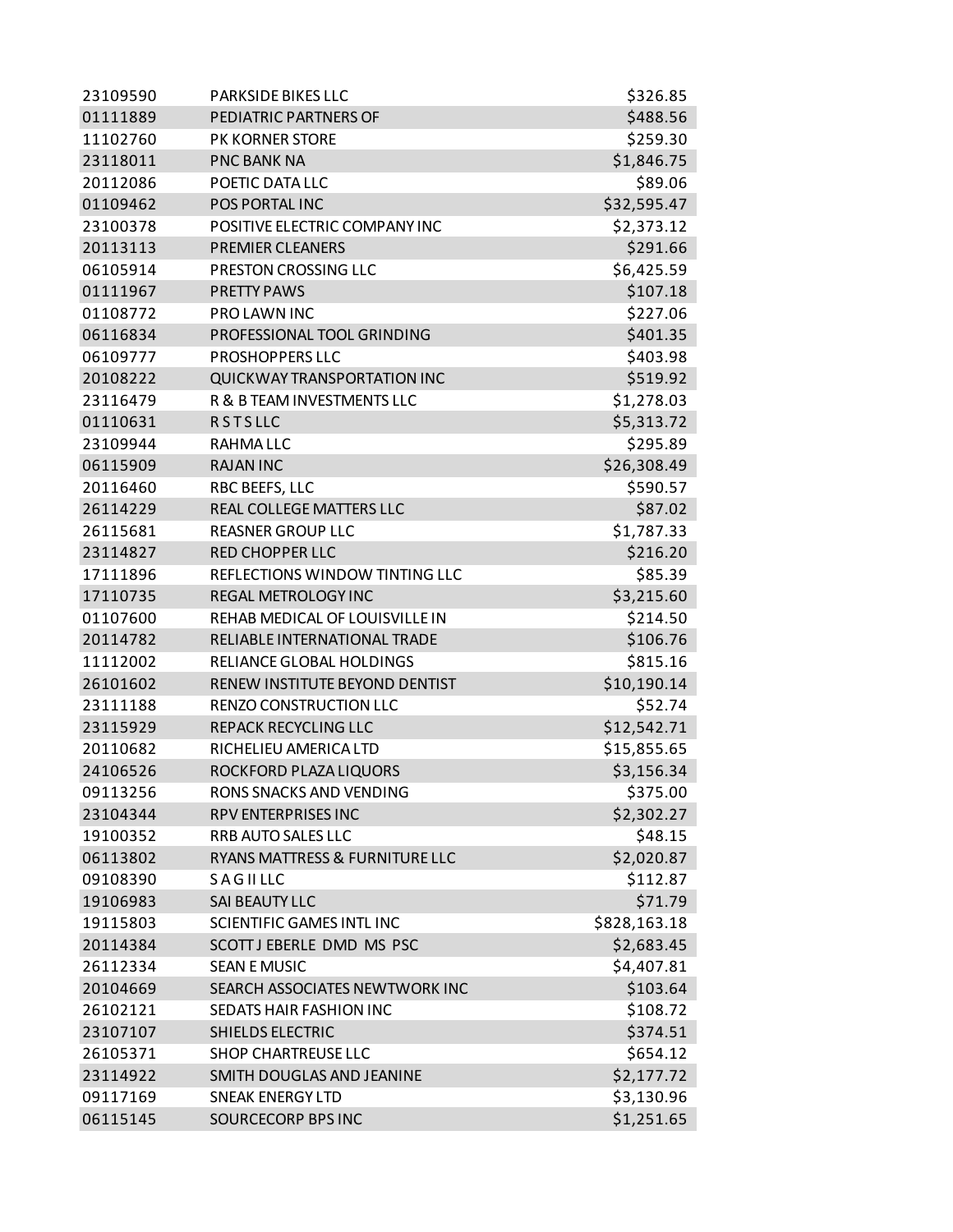| 23117279 | SPECIALTYCARE INC DBA                   | \$4,500.92  |
|----------|-----------------------------------------|-------------|
| 23117507 | SPECIALTYCARE INC DBA                   | \$139.08    |
| 23117517 | SPECIALTYCARE INC DBA                   | \$2,256.72  |
| 23117525 | SPECIALTYCARE INC DBA                   | \$134.11    |
| 23117528 | SPECIALTYCARE INC DBA                   | \$372.38    |
| 26117277 | SPECIALTYCARE INC DBA                   | \$3,257.30  |
| 26117521 | SPECIALTYCARE INC DBA                   | \$183.10    |
| 06109773 | SPINNAKER INDUSTRIES INTERNATI          | \$2,024.77  |
| 26115658 | <b>STILLPOINT INC</b>                   | \$106.37    |
| 23111210 | <b>STORY SPACES LLC</b>                 | \$243.34    |
| 23111211 | <b>STORY SPACES LLC</b>                 | \$5,668.83  |
| 22105150 | STRATHMOOR FAMILY DENTISTRY PL          | \$3,658.90  |
| 23101351 | STUDIO 101 INC                          | \$94.62     |
| 09106306 | SUMNERS AFFORDABLE MUFFLER LLC          | \$98.45     |
| 23115037 | SUPERFANU INC                           | \$239.26    |
| 23103609 | <b>SUPERIOR TRUCK SERVICES INC</b>      | \$229.25    |
| 23112323 | <b>SYCAMORE HGTS HEALTH &amp; REHAB</b> | \$3,132.53  |
| 20104246 | <b>SYD WRIGHT COMPANY</b>               | \$79.06     |
| 23112129 | TAPESTRY INC DBA COACH                  | \$893.04    |
| 23111353 | <b>TATTOO SALVATION LLC</b>             | \$99.70     |
| 17101765 | TCB MOVING EQUIPMENT INC                | \$733.34    |
| 23103790 | <b>TEASDALE FOODS INC</b>               | \$99,582.90 |
| 23110458 | TERANGA AFRICAN MARKET LLC              | \$121.13    |
| 20102391 | <b>TERRANCE CORPORATION</b>             | \$159.17    |
| 20100431 | THE COVENANT GROUP INC                  | \$91.42     |
| 01110737 | THE PAMPERED PUP LLC                    | \$190.91    |
| 26109629 | THERAPLACE LEARNING CENTER LLC          | \$102.41    |
| 23117579 | THOMAS W LEASE INSURANCE LLC            | \$180.25    |
| 20114389 | THOMPSONS FIVE LLC                      | \$173.02    |
| 23104996 | TIKAL PLACITA LLC                       | \$73.28     |
| 01103975 | <b>TNA MARKETING INC</b>                | \$2,119.76  |
| 01106055 | <b>TOG USAINC</b>                       | \$3,660.68  |
| 06113900 | TONS OF FUN LLC                         | \$994.01    |
| 01102899 | <b>TORO FITNESS LLC</b>                 | \$462.15    |
| 23102890 | <b>TOWER SHOP INC</b>                   | \$210.25    |
| 23100325 | <b>TRIPLETT AVIVATION CORP</b>          | \$1,314.18  |
| 06101210 | <b>TROJAN BATTERY SALES LLC</b>         | \$2,109.66  |
| 20112271 | <b>TUPPER BUTLER LAW PLLC</b>           | \$216.09    |
| 11104382 | <b>TYRE ENTERPRISES</b>                 | \$385.52    |
| 23112182 | UNITY LLC DBA NOWHERE BAR LOU           | \$4,865.23  |
| 19109913 | <b>USED CARS SALES</b>                  | \$150.81    |
| 20100361 | <b>VETERAN CONSTRUCTION SERVICES</b>    | \$1,255.42  |
| 09109108 | <b>VICTORY PACKAGING LP</b>             | \$941.15    |
| 26101211 | VIKING PARTNERS HURSTBOURNE             | \$4,195.99  |
| 23114926 | <b>VIRTUAL PEAKER INC</b>               | \$1,477.78  |
| 15114401 | VIVID INAGINATIONS CHILD CARE           | \$115.07    |
| 06111190 | <b>VRISHAINC</b>                        | \$371.44    |
| 20108838 | <b>WAYFAIR LLC</b>                      | \$1,169.57  |